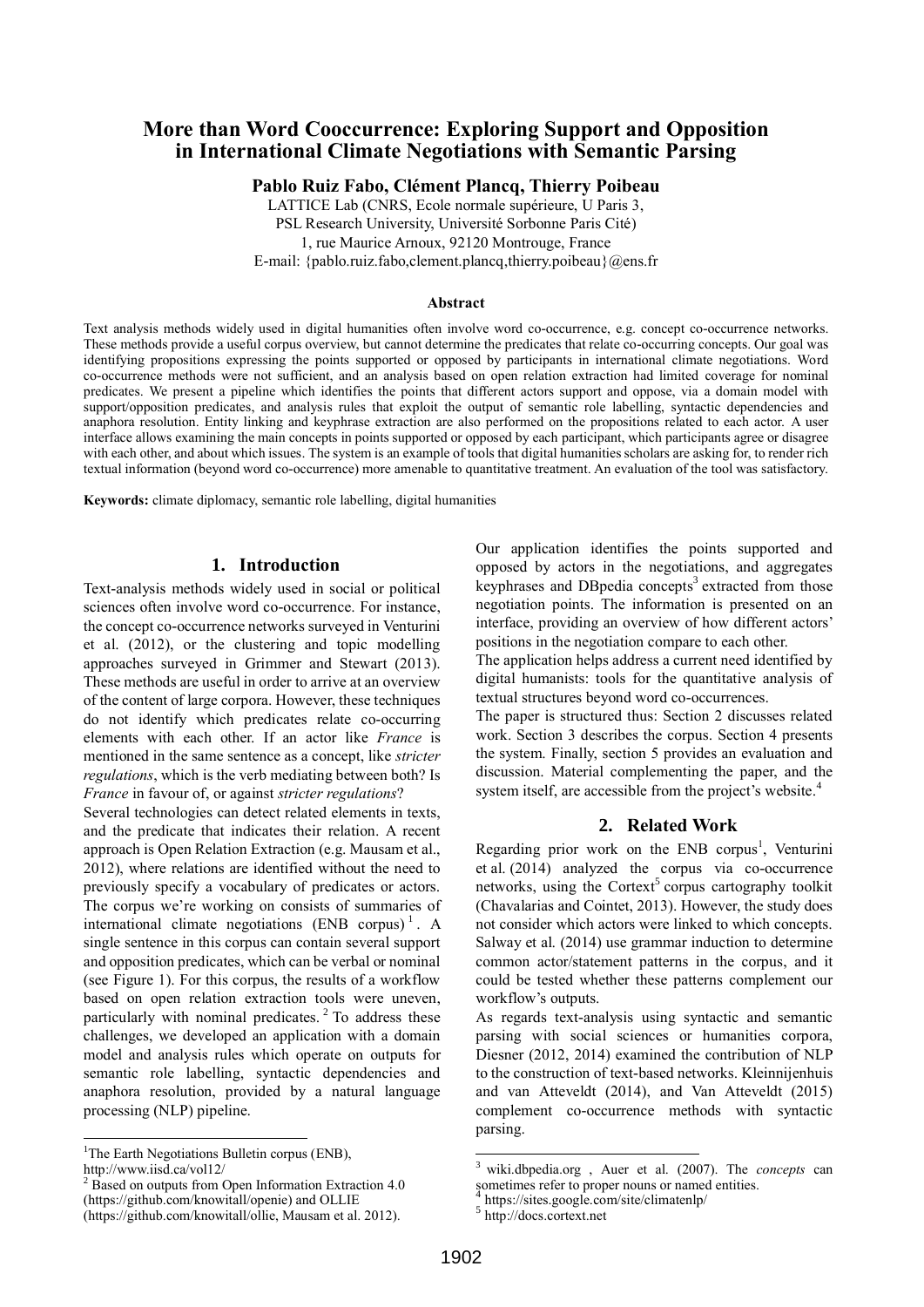### **1 - Multiple verbal predicates**

|                       | The EU, with NEW ZEALAND and opposed by CHINA, MALAYSIA and BHUTAN, supported including the promotion               |                  |                                                                                                                                 |            |  |  |  |
|-----------------------|---------------------------------------------------------------------------------------------------------------------|------------------|---------------------------------------------------------------------------------------------------------------------------------|------------|--|--|--|
|                       | of natural regeneration within the definitions of "afforestation" and "reforestation."                              |                  |                                                                                                                                 |            |  |  |  |
|                       | <b>Predicate Type</b><br><b>Propositions</b>                                                                        |                  |                                                                                                                                 |            |  |  |  |
|                       | Actor                                                                                                               | Predicate        | <b>Negotiation Point</b>                                                                                                        |            |  |  |  |
|                       | European Union                                                                                                      |                  | including the promotion of natural regeneration within                                                                          | support    |  |  |  |
| 2                     | New Zealand                                                                                                         | supported        | the definitions of "afforestation" and "reforestation."                                                                         | support    |  |  |  |
| $\mathcal{E}$         | China                                                                                                               |                  | including the promotion of natural regeneration within                                                                          | opposition |  |  |  |
| $\overline{4}$        | Malaysia                                                                                                            | $\sim$ supported | the definitions of "afforestation" and "reforestation."                                                                         | opposition |  |  |  |
| $\sim$                | <b>Bhutan</b>                                                                                                       |                  |                                                                                                                                 | opposition |  |  |  |
| 2 - Nominal predicate |                                                                                                                     |                  |                                                                                                                                 |            |  |  |  |
|                       | Much of the discussion was on a proposal by the G-77/China to include research and development in the transport and |                  |                                                                                                                                 |            |  |  |  |
|                       | energy sectors in the priority areas to be financed by the SCCF.                                                    |                  |                                                                                                                                 |            |  |  |  |
|                       | <b>Predicate Type</b><br><b>Propositions</b>                                                                        |                  |                                                                                                                                 |            |  |  |  |
|                       | Actor                                                                                                               | Predicate        | <b>Negotiation Point</b>                                                                                                        |            |  |  |  |
| $\mathbf{1}$          | Group of 77/China                                                                                                   | proposal         | to include research and development in the transport<br>and energy sectors in the priority areas to be financed<br>by the SCCF. | support    |  |  |  |

Figure 1: **Typical corpus sentences**. Sentence 1 has predicates *supported* and *opposed*, with several actors each. Example 2 shows a nominal predicate (*proposal*). For Sentence 1, five *‹actor,predicate, negotiation point›* propositions are extracted by the system, and the opposing actors (*China*, *Malasia*, *Bhutan*) are assigned a proposition which is a negated version (with *~supported* as the predicate) of the proposition for the main verb *supported*.

These studies focus mostly on syntactic dependencies and verbal predicates. We are exploring semantic role labeling as the main source of relation information, and we are addressing nominal predicates besides verbal ones. We also provide an interface to navigate the extraction results.

## **3. Corpus description**

<span id="page-1-0"></span> $END$  volume[s](#page-0-1)<sup>1</sup> are divided into issues, each of which is a 2000 word summary of the negotiations for one day in a climate summit. The corpus strives for an objective tone. To avoid biases, it uses similar syntactic structures when reporting about all participants' interventions. Typical sentences, showing how the corpus reports on participants' support and opposition in the negotiations, are in Figure 1. We analyzed the 255 issues (ca. 35,000 sentences) for the Conference of the Parties (COP) summits. We parsed the HTML into clean text, and added a date for each issue based on ENB's table of contents.

## **4. System architecture**

<span id="page-1-1"></span>The system's goal is helping researchers analyze patterns of support and opposition between different actors in climate negotiations, as well as examining which issues these actors agree or disagree about. To this end, based on the outputs of an NLP toolkit, and based on a domain model, the system applies rules to extract domain-relevant propositions, formalized as *‹actor, predicate, negotiation*   $point \rightarrow$  tuples<sup>6</sup> (see Figure 1). The information is made navigable, together with the original corpus, on a user

<sup>6</sup> The terminology adopted is as follows: *‹France, proposed, a new approach to carbon sinks›* is a proposition, with actor *France*, predicate *proposed* and *a new approach to carbon sinks* as the negotiation point.

l

interface. In addition, the system extracts keywords and linked entities from the negotiation points, and also displays them on the interface, in response to user queries.

# **4.1. NLP pipeline**

We used the IXA Pipes NLP toolkit<sup>7</sup> (Agerri et al., 2014), and compatible tools. The toolkit's default English modules were used for **tokenization**, **part of speech tagging** and **constituency parsing**.

**Anaphora resolution**: Some types of pronominal anaphora (see 4.2) were resolved via custom rules based on coreference chains from CorefGraph<sup>8</sup>, a Python implementation of Stanford's *dcoref* (Lee et al. 2013).

**Dependency parsing** and **semantic role labelling** (SRL) were carried out with ixa-pipe-srl<sup>9</sup>, which provides a wrapper around the mate-tools library (Björkelund, Bohnet et al., 2010). The dependency and SRL format are the CoNLL ones (Surdeanu et al., 2008). SRL is performed against PropBank (Palmer et al. 2005) and NomBank (Meyers et al. 2004).

**Keyphrase Extraction**: We used YaTeA (Aubin and Hamon, 2006), which extracts multiple-word and single-word terms in an unsupervised manner, using syntactic and statistical criteria.

**Entity Linking (EL)** was performed with the ELCO3 tool from our previous work (Ruiz and Poibeau, 2015). This combines EL outputs from several public-domain EL systems, and selects the best outputs via a weighted vote. **Annotation format**: IXA Pipes uses NAF, the NLP Annotation Format (Fokkens et al., 2014). This is an

.

<sup>7</sup> http://ixa2.si.ehu.es/ixa-pipes/

<sup>8</sup> https://bitbucket.org/Josu/corefgraph

Constituency parsing is pre-required by this tool.

<sup>9</sup> https://github.com/newsreader/ixa-pipe-srl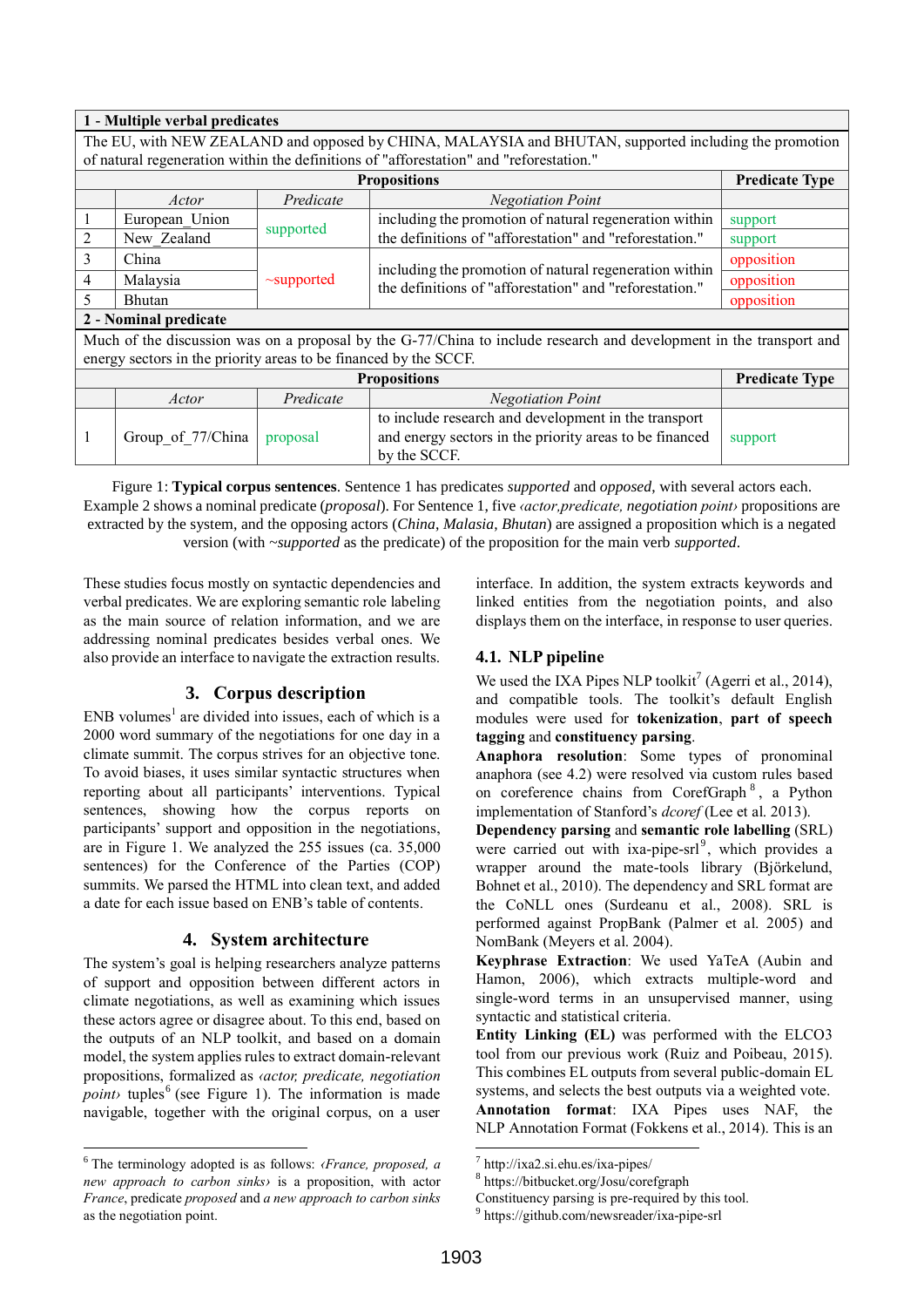

Figure 2: **System architecture**: The corpus is indexed in Solr, and enriched with different annotations, that get stored in a MySQL DB: keyphrases, linked entities, and *‹actor, predicate, negotiation point›* propositions extracted via a domain model and analysis rules, based on the output of an NLP toolkit (IXA Pipes) providing dependencies, coreference and SRL. Users access the information on a Django-based interface.

XML format composed of layers, each of which represents an analysis step (tokenization, part-of-speech tagging, etc.). The KafNafParserPy<sup>10</sup> library was used to manage NAF annotations.

#### **4.2. Domain model and analysis rules**

The **domain model** contains actors and predicates. Actors represent participants in international climate negotiations,<sup>11</sup> and are formalized as a map between actor variants and their DBpedia URI. The model also contains lemmas for verbal and nominal predicates. Some verbs are neutral reporting verbs (e.g. *announce*). Other verbs express notions like support or opposition and agreement or disagreement (e.g. *criticize*). The verbs are contained in PropBank. The nominal predicates (e.g. *announcement, objection*) express similar notions to the verbs, and were selected from  $N$ omBank.  $12$  The predicate type (i.e. *support*, *oppose* or *report*) is also specified in the model. Several **analysis rules** were implemented, that identify propositions based on a predicate's semantic roles. Most of our domain predicates involve an agent and a message (i.e. a negotiation point) expressed by that agent in a given manner: agreeing with it, objecting to it, or simply mentioning it. In that sense, actor mentions in a predicate's  $A0$  argument <sup>13</sup> correspond to the actor expressing a message, and the predicate's *A1* argument often corresponds to the negotiation point addressed by the actor. Based on this, the generic rule is in [Figure 3.](#page-2-0)

<span id="page-2-2"></span>l

|  |  |  | <b>Rule:</b> Generic proposition |
|--|--|--|----------------------------------|
|--|--|--|----------------------------------|

| for each predicate $p$ : |  |  |  |
|--------------------------|--|--|--|
|--------------------------|--|--|--|

· resolve negation (see below)

for each pronoun *he, she, it* in *p*'s A0 argument :

- · apply anaphora resolution (see below)
- for each actor-mention *am* in *p*'s A0 argument :
	- · create a proposition *‹am, p, point›*, where *point*
	- is a concatenation of *p*'s A1 arguments

#### Figure 3: **Generic proposition** rule

<span id="page-2-0"></span>In some sentences, the *A1* role contains actors rather than a negotiation point. This is notably the case in constructions like *China, opposed by the EU, preferred…* (see Figure 1 for an example). The agent of *opposed by* is the agent of a proposition that contradicts the main verb's proposition. The rule to treat such constructions is in [Figure 4.](#page-2-1)

|  |  |  |  | <b>Rule:</b> Proposition for an opposing actor |  |
|--|--|--|--|------------------------------------------------|--|
|--|--|--|--|------------------------------------------------|--|

for each *opposed by* sequence *ob* :

- · find proposition *main* for the sentence's main verb for each actor-mention *oam* in *ob* :
- · create a proposition *‹oam, ~pmain, pointmain›*, where *~pmain* is a negated form of *main*'s predicate, and *pointmain* is *main*'s negotiation point

<span id="page-2-1"></span>Figure 4: Proposition rule for **disagreeing actors**

<sup>10</sup> https://github.com/cltl/KafNafParserPy

<sup>&</sup>lt;sup>11</sup> See our project's site https://sites.google.com/site/climatenlp

<sup>&</sup>lt;sup>12</sup> Using NLTK APIs to PropBank and NomBank:

http://www.nltk.org/api/nltk.corpus.reader.html

<sup>&</sup>lt;sup>13</sup> In SRL, *A0* largely corresponds to a predicate's agent. *A1* is the patient or theme. *AM* roles represent adjuncts (time, location etc.). See Palmer et al., 2005.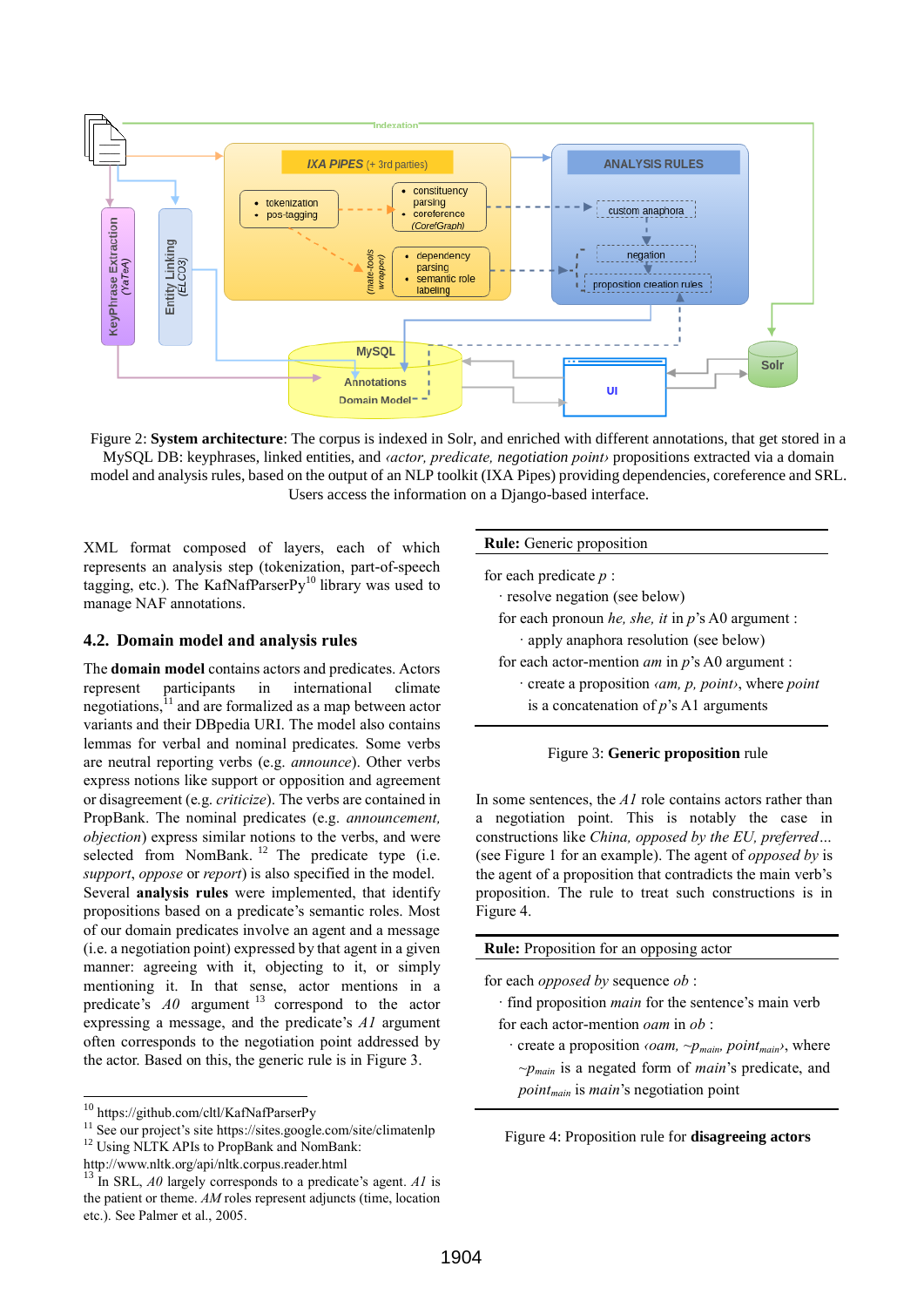| <b>Text</b>  | Free text        |                  |                       | <b>Actors</b> | canada                                                                                                            | <b>Actions</b> | Actions |   | <b>Docs</b> | <b>DBpedia</b>         | <b>KevPhrase</b>                                                                                                                                                |                                                                                                                                                                                                                                                                                                          |
|--------------|------------------|------------------|-----------------------|---------------|-------------------------------------------------------------------------------------------------------------------|----------------|---------|---|-------------|------------------------|-----------------------------------------------------------------------------------------------------------------------------------------------------------------|----------------------------------------------------------------------------------------------------------------------------------------------------------------------------------------------------------------------------------------------------------------------------------------------------------|
|              | <b>ActorView</b> | ActionView       |                       | AgreeDisagree |                                                                                                                   |                |         |   |             |                        | 255 results found in 2200 ms Page 12 of 26                                                                                                                      |                                                                                                                                                                                                                                                                                                          |
| <b>Actor</b> |                  | <b>Action</b>    | <b>Evidence</b>       |               |                                                                                                                   |                |         |   |             |                        |                                                                                                                                                                 | <b>More Like This</b>                                                                                                                                                                                                                                                                                    |
| Canada       |                  | supported        |                       |               | CANADA supported the modified Option C, as did HONDURAS, who<br>supported Iceland on including soil productivity. |                |         |   |             | <b>Nbr 18 - COP-01</b> | will be a second round with three cities and, if necessary, a third round with two cities.                                                                      | Estrada then noted that budget implications and the need to establish a Secretariat without doubts                                                                                                                                                                                                       |
|              | Canada urged     |                  | interagency approach. |               | CANADA, supporting the GEF initiative, urged the GEF to further develop its                                       |                |         |   |             |                        |                                                                                                                                                                 | about administrative arrangements made a decision imperative. Canada disagreed that this was<br>the appropriate time to decide. He said that INC-11's intent was for COP-1 to select a candidate<br>city only if there was consensus. He urged delegates to consider using the survey later at a neutral |
|              | Canada urged     |                  |                       |               | CANADA, supported by SWITZERLAND and BULGARIA, urged Parties to<br>ensure early payment of contributions.         |                |         |   |             |                        | site. Responding to a question from Iran, the Chair said the survey would be informal and<br>confidential as a means of reaching consensus, not a binding vote. | Switzerland said it was not the time politically to pursue these consultations. He said it would also                                                                                                                                                                                                    |
|              | Canada urged     |                  |                       |               | CANADA, supported by JAPAN, EU and NORWAY, urged the adoption of the<br>good practice quidance at COP-10.         |                |         | ⋒ |             |                        | meeting in New York. The US said he was persuaded by the Canadian and Swiss concerns.                                                                           | be a bad UN precedent. The decision should be made on   neutral ground, possibly at the CSD                                                                                                                                                                                                              |
|              |                  | Canada welcomed  |                       |               | The UK announced contributions to the work programme, and CANADA<br>welcomed recognition of indigenous knowledge. |                |         | ∩ |             |                        | appropriate time to take a decision. Nigeria, Costa Rica, Ethiopia, Mali, Trinidad and Tobago,                                                                  | Italy, supported by Poland, said he was impressed by the Chair's suggestion, and that Article 8.3 of<br>the Convention says COP-1 should designate a Permanent Secretariat. Germany said now is an<br>Togo, Cape Verde, Niger, Mauritius and Djibouti supported the Chair's proposal. Burkina Faso said  |
|              |                  | Canada cautioned |                       |               | CANADA cautioned that such a process could be unpredictable.                                                      |                |         | ⋒ |             | Segment.               | that COP-1 should take the decision, but the question should be put before the Ministerial                                                                      |                                                                                                                                                                                                                                                                                                          |
| Canada       |                  | disagreed        |                       |               | CANADA, with the EU, disagreed that no progress had been made.                                                    |                |         | ∩ |             |                        |                                                                                                                                                                 | Canada said Article 8.3 did not require COP-1 to decide on the location. He called for a substantive<br>discussion, including budget figures comparing costs for the four locations. The Chair   said the                                                                                                |
| Canada       |                  | disagreed        |                       |               | Canada disagreed that this was the appropriate time to decide.                                                    |                |         |   |             |                        | figures had been presented in consultations on the Convention budget, and participating                                                                         | delegations have had an opportunity to review them. The Chair said deferring the decision by a few<br>works would be expensive and complicated. He said it was the feeling of the boyce that delegates                                                                                                   |

<span id="page-3-0"></span>Figure 5: **Main view of the interface**. The left panel gives access to the search workflows (*Text*, *Actors*, *Actions*). It also shows propositions for a query (e.g. the actor *Canada*), and gives access to the *AgreeDisagree* view. The right panel shows the documents in the *Docs* tab, as well as aggregated keyphrases and DBpedia concepts/entities for the query or for selected propositions, in the other tabs.

Further custom analysis rules were created. A productive rule was adding *A2* roles to the proposition's negotiation point, after adding *A1*. Also, in order to make up for uncommon SRL analyses, actors were sometimes searched in adjunct roles like *AM-ADV* or *AM-MNR*. [13](#page-2-2)

**Negation** is treated by finding *AM-NEG* roles related to the predicates, as well as negative lexical items (e.g. *not*, *lack*) in a window of two tokens preceding the predicate.

**Anaphora resolution:** In the corpus, a personal pronoun  $(he, she)$  can be the anaphor for a country<sup>14</sup>, besides the inanimate pronoun *it*. Two rules were created to deal with this non-standard pronoun use, and anaphora resolution was limited to cases covered by these rules:

- An actor in the subject of a sentence's main verb (based on dependency parsing) is taken as the antecedent of a sentence-initial *he*/*she* in the following sentence.
- Antecedents for a pronoun (from CorefGraph's coreference chains) are only accepted if they are in the same sentence as the pronoun, or in the sentence immediately preceding the pronoun.

Finally, to facilitate searches by date-range, propositions are assigned the date of the document containing them.

### **4.3. User interface**

l

The interface [\(Figure 5\)](#page-3-0) allows researchers to explore countries' positions in the negotiation, and to compare them based on keyphrases and DBpedia concepts.

A full text search is performed with the *Text* search box. Documents matching the query are displayed on the right panel, and the propositions that have been annotated by the system in those documents are displayed on the left panel. Propositions with a given agent or a given predicate are searched with the *Actors* and *Actions* search boxes respectively. The matching propositions are displayed on the left panel, and their documents on the right.

Tabs for *KeyPhrases* and *DBpedia* concepts on the right panel provide an overview of the content retrieved for a query. For a *Text* search, the keyphrases and concepts have been extracted from full documents. For *Actors* or *Actions* searches, the keyphrases and concepts are restricted to propositions matching the query.

The *AgreeDisagree* view [\(Figure 6\)](#page-3-1) allows selecting two actors or groups of actors, and displays keyphrases and DBpedia concepts from propositions where those actors agree or disagree.

Exporting results or editing the model's actors and predicates is currently not allowed; this would be useful future work.

| Actor 1                           | <b>Actor 2</b>      | <b>PredicateType</b>     |                          |  |
|-----------------------------------|---------------------|--------------------------|--------------------------|--|
| European Union<br>▼               | China               | 7                        | disagreement             |  |
| <b>Sentences</b><br><b>Issues</b> |                     |                          |                          |  |
| <b>KeyPhrase</b>                  | F                   | <b>DBpedia Concept</b>   | F                        |  |
| draft decision                    | 2<br>□              | Greenhouse gas           | $\overline{2}$<br>□      |  |
| commitment period                 | $\overline{2}$<br>⋒ | Ozone depletion          | $\overline{2}$<br>$\Box$ |  |
| financial resources               | 1<br>⋒              | Sustainable developement | 1<br>m                   |  |
| national sustainable development  | 1<br>⋒              | Afforestation            | 1<br>∩                   |  |
| review of the guidelines          | 1<br>□              | <b>Reforestation</b>     | $\mathbf{1}$<br>$\Box$   |  |
| climate change factors            | 1<br>г              | Poverty reduction        | 1<br>m                   |  |
|                                   |                     |                          |                          |  |

<span id="page-3-1"></span>Figure 6: The **AgreeDisagree View** displays keyphrases and DBpedia concepts found in sentences where selected actors (here The EU and China) agree or disagree.

<sup>&</sup>lt;sup>14</sup> The pronoun gender corresponds to the delegate representing the country.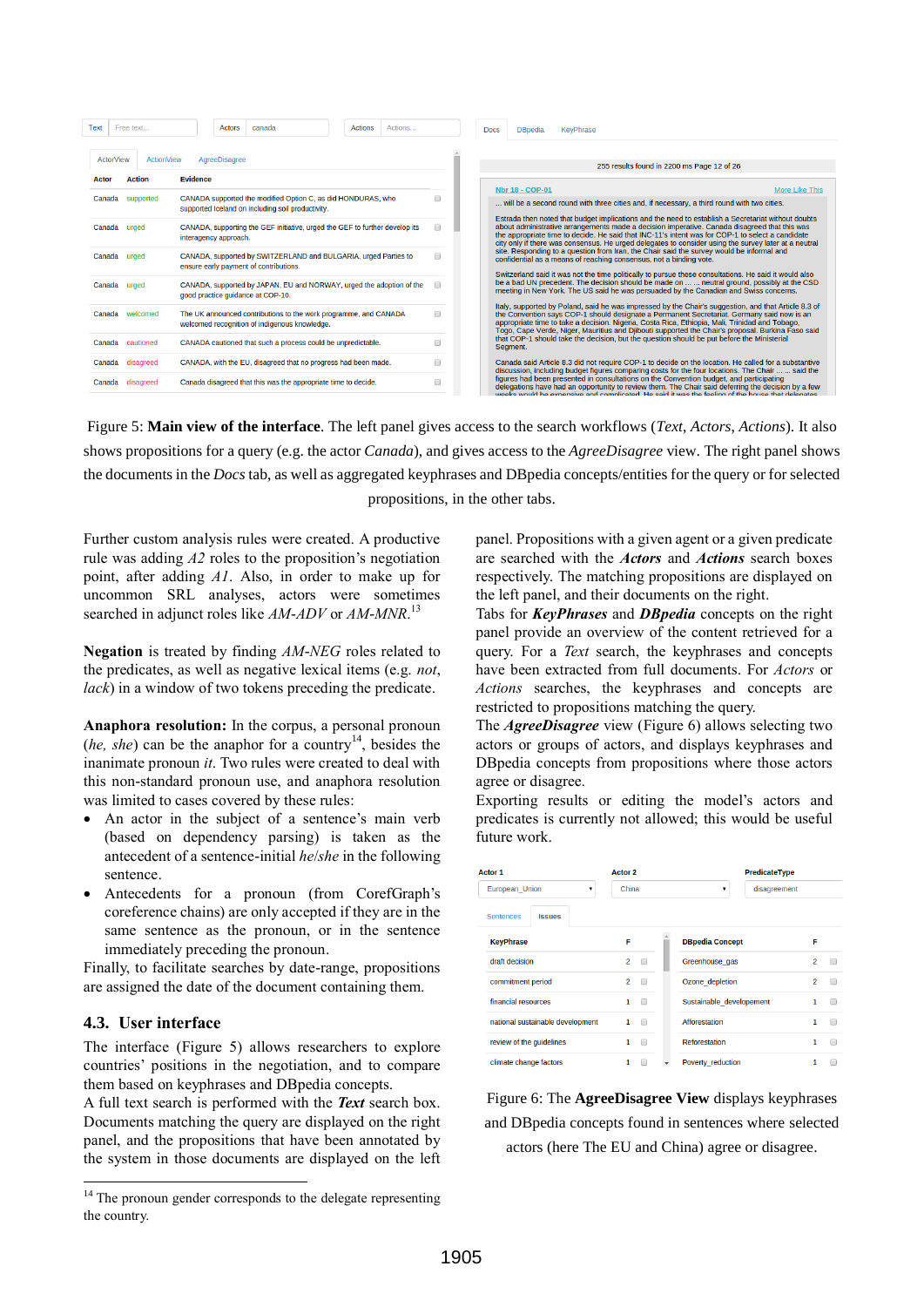### **5. Evaluation and discussion**

<span id="page-4-0"></span>Several aspects can be evaluated. First, results from the NLP modules. Second, the outputs of the domain-specific components. Third, the user interface. Finally, for digital humanities applications, it is important whether the system helps researchers gain insights they would not have otherwise achieved (e.g. detect previously unseen generalizations; see Berry, 2012).

IXA Pipes modules, the keyphrase extraction and EL systems were evaluated in work already cited. Results were state of the art or competitive.<sup>15</sup>

The domain model and rules to create domain-relevant propositions were evaluated with two manually annotated test-sets. The first one (ENB-COP) comprises 100 sentences (311 propositions) from the COP climate summit issues in the ENB corpus, that the system was built to analyze. The test-set primarily contains sentences representing the corpus challenges (with negation, multiple actors, multiple predicates, verbal and nominal predicates). <sup>16</sup> The second test-set (ENB-IPCC) also comes from the ENB corpus, but not from the COP issues. Instead, it is based on ENB issues covering scientific report creation discussions by the Intergovernmental Panel on Climate Change. In other words, the ENB-IPCC test-set does not come from the same corpus that the system was developed for, and serves as a way to test the system on texts from a slightly different domain, in terms of syntactic structures and lexical items involved. The second test-set contains 283 sentences (566 propositions). For both test-corpora, a system output was considered correct if all of the proposition components (actor, predicate, negotiation point) match the reference exactly. Based on this notion of a correct output, precision, recall and F1 values are shown on Table 1.

| Corpus          | F1    | D     |       |
|-----------------|-------|-------|-------|
| ENB-COP         | 0.69  | 0.687 | 9.693 |
| <b>ENB-IPCC</b> | በ 718 | ገ 714 |       |

Table 1: Exact-match proposition extraction. Precision, Recall,  $F1^{17}$  on the ENB-COP corpus (on which system development was based), and the ENB-IPCC corpus (covering a somewhat different domain)

We consider these results acceptable for corpus exploration.

Note that our evaluation is conservative, since propositions partially matching the reference receive no credit. It could have been possible to achieve higher scores by computing F1 over individual proposition

j

<sup>16</sup> Both test-sets and related information are on the project's site  $17$  The definitions for these metrics were the usual:

 $FI = 2 \frac{P \cdot R}{P \cdot R}$  $\frac{P \cdot R}{P + R}$ ;  $P = \frac{\text{nbr. of correct outputs}}{\text{nbr. of system outputs}}$ ;  $R = \frac{\text{nbr. of correct outputs}}{\text{nbr. of reference output}}$  elements, or by using the slot error rate metric (Makhoul et al., 1999). Our conservative measure avoids overestimating the system's value for our users.

The proposition elements for which the system made an error in the ENB-COP corpus are summarized in Table 2. Table 3 contains an error-type analysis in a sample containing the first 45 errors from the ENB-IPCC corpus.

| <b>Error Type</b>                       | Count | % of Errors |
|-----------------------------------------|-------|-------------|
| only <i>predicate</i> wrong             |       | $21\%$      |
| only <i>point</i> wrong                 | h i   | 64.95 %     |
| both <i>predicate &amp; point</i> wrong |       | 32.99%      |

Table 2: Counts and proportion of errors per error-type, for propositions of shape *‹actor, predicate, point›* in the ENB-COP corpus

| <b>Error Type</b>                       | Count | % of Errors |
|-----------------------------------------|-------|-------------|
| only <i>predicate</i> wrong             |       | $11.11\%$   |
| only <i>point</i> wrong                 | 35    | 77.78 %     |
| both <i>predicate &amp; point</i> wrong |       | 11 11 $\%$  |

Table 3: Counts and proportion of errors types for propositions of shape *‹actor, predicate, point›* in a sample of errors from the ENB-IPCC corpus

Most errors took place identifying the proposition's negotiation point. It can be challenging to delimit an actor's negotiation point based on semantic roles, besides the difficulty posed by our evaluation, requiring exact matches. Exploiting dependency information to add syntactically related words to the negotiation point can help (see van Atteveldt, 2015). In both test-corpora, between approx. 25% and 35% of the errors involve a wrongly identified predicate. These errors occur with some types of multi-predicate sentences.

Regarding the custom rules for pronominal anaphora, a thorough evaluation against an annotated test-set has not been performed. What can be stated based on informal evaluation is that accuracy was fine for the application's needs, but given that the rules only consider sentence initial *he/she* pronouns, coverage may be lacking.

In terms of user evaluation, a domain expert as well as two general users have provided comments. They find the application original since the data it outputs (propositions and their associated keyphrases and entities) is not available from other applications they have access to. Our users have pointed out some possible improvements. For instance, there could be more interactivity across the application's panels, e.g. clicking on a keyphrase or DBpedia entity could highlight the propositions it has been extracted from, or restrict the result set in the proposition pane accordingly. (This function is already available in the *AgreeDisagree* pane, but not elsewhere in the app). Users have also pointed out that some of the keyphrases extracted are not informative; a better weighting or filtering could be implemented.

nbr. of reference outputs

<sup>&</sup>lt;sup>15</sup> The results are reproduced on the project's site: https://sites.google.com/site/climatenlp